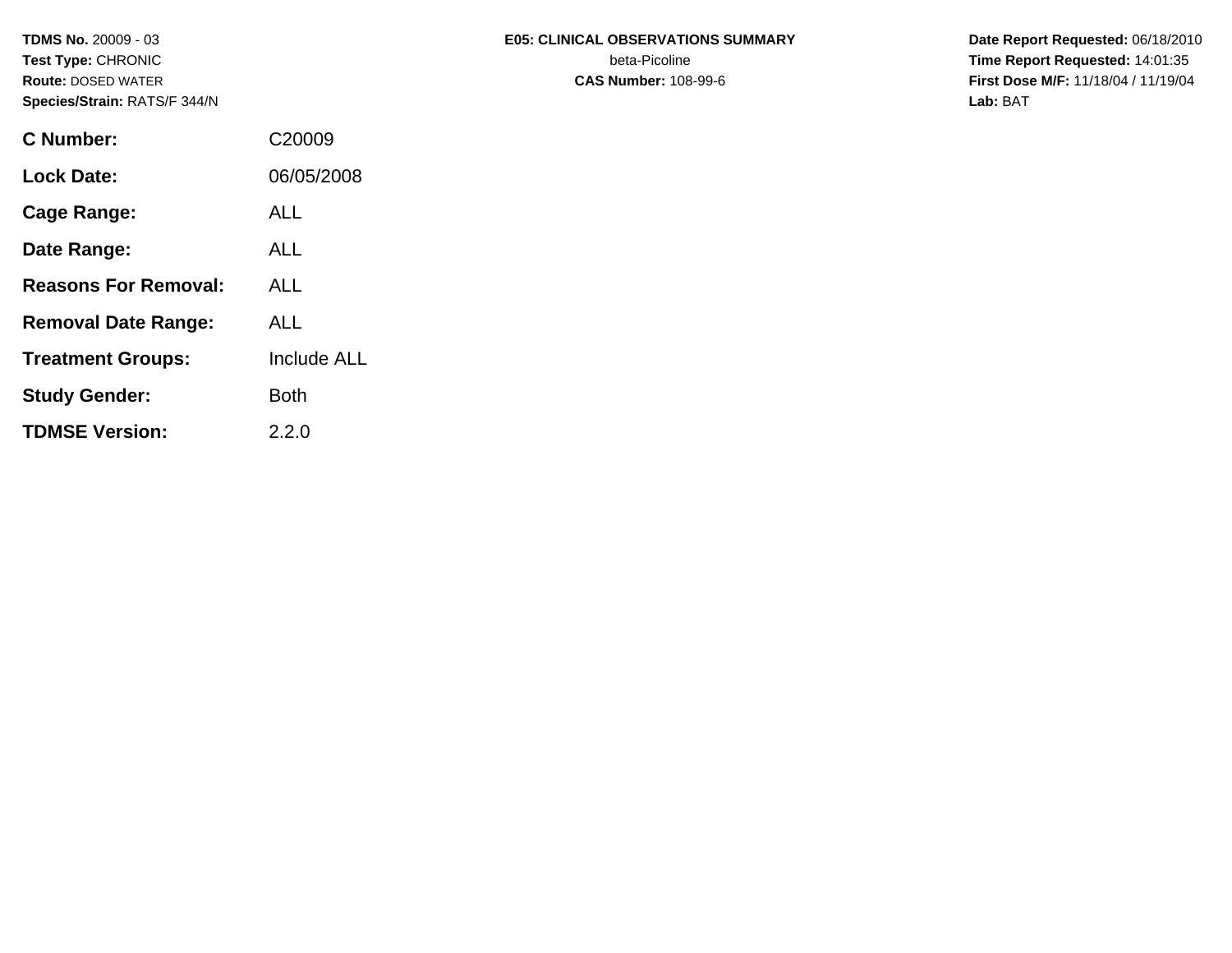## **TDMS No.** 20009 - 03 **E05: CLINICAL OBSERVATIONS SUMMARY** Date Report Requested: 06/18/2010 **Test Type:** CHRONIC beta-Picoline **Time Report Requested:** 14:01:35

**Route:** DOSED WATER **CAS Number:** 108-99-6 **First Dose M/F:** 11/18/04 / 11/19/04

### **SEX:** MALE **WEEK:** 104

|                              | $0$ mg/l        |                 | 156.25 mg/l    |                 | 312.5 mg/l     |                 | 625 mg/l       |                 |
|------------------------------|-----------------|-----------------|----------------|-----------------|----------------|-----------------|----------------|-----------------|
| <b>OBSERVATION</b>           | <b>CURRENT*</b> | TOTAL+          | <b>CURRENT</b> | <b>TOTAL</b>    | <b>CURRENT</b> | <b>TOTAL</b>    | <b>CURRENT</b> | <b>TOTAL</b>    |
| <b>Abnormal Breathing</b>    | 0/0             | 1/50<br>DAY 701 | 0/0            | 1/50<br>DAY 645 | 0/0            | 3/50<br>DAY 393 | 0/0            | 0/50            |
| <b>Diarrhea</b>              | 0/0             | 0/50            | 0/0            | 1/50<br>DAY 561 | 0/0            | 0/50            | 0/0            | 0/50            |
| <b>Eye Abnormality</b>       | 0/0             | 0/50            | 0/0            | 0/50            | 0/0            | 1/50<br>DAY 505 | 0/0            | 0/50            |
| Lethargic                    | 0/0             | 4/50<br>DAY 673 | 0/0            | 3/50<br>DAY 589 | 0/0            | 4/50<br>DAY 645 | 0/0            | 4/50<br>DAY 673 |
| <b>Mass</b><br>Torso/Lateral | 0/0             | 4/50<br>DAY 505 | 0/0            | 5/50<br>DAY 505 | 0/0            | 7/50<br>DAY 589 | 0/0            | 4/50<br>DAY 645 |
| <b>Mass</b><br>Appendage     | 0/0             | 2/50<br>DAY 533 | 0/0            | 0/50            | 0/0            | 1/50<br>DAY 561 | 0/0            | 0/50            |
| <b>Mass</b><br>Torso/Dorsal  | 0/0             | 1/50<br>DAY 505 | 0/0            | 1/50<br>DAY 617 | 0/0            | 1/50<br>DAY 533 | 0/0            | 2/50<br>DAY 505 |
| <b>Mass</b><br>Torso/Ventral | 0/0             | 3/50<br>DAY 309 | 0/0            | 3/50<br>DAY 589 | 0/0            | 8/50<br>DAY 533 | 0/0            | 4/50<br>DAY 533 |

\* ANIMALS WITH OBSERVATION IN CURRENT PERIOD / TOTAL ANIMALS OBSERVED IN CURRENT PERIOD (WITHIN 30 DAYS OF RUN DATE)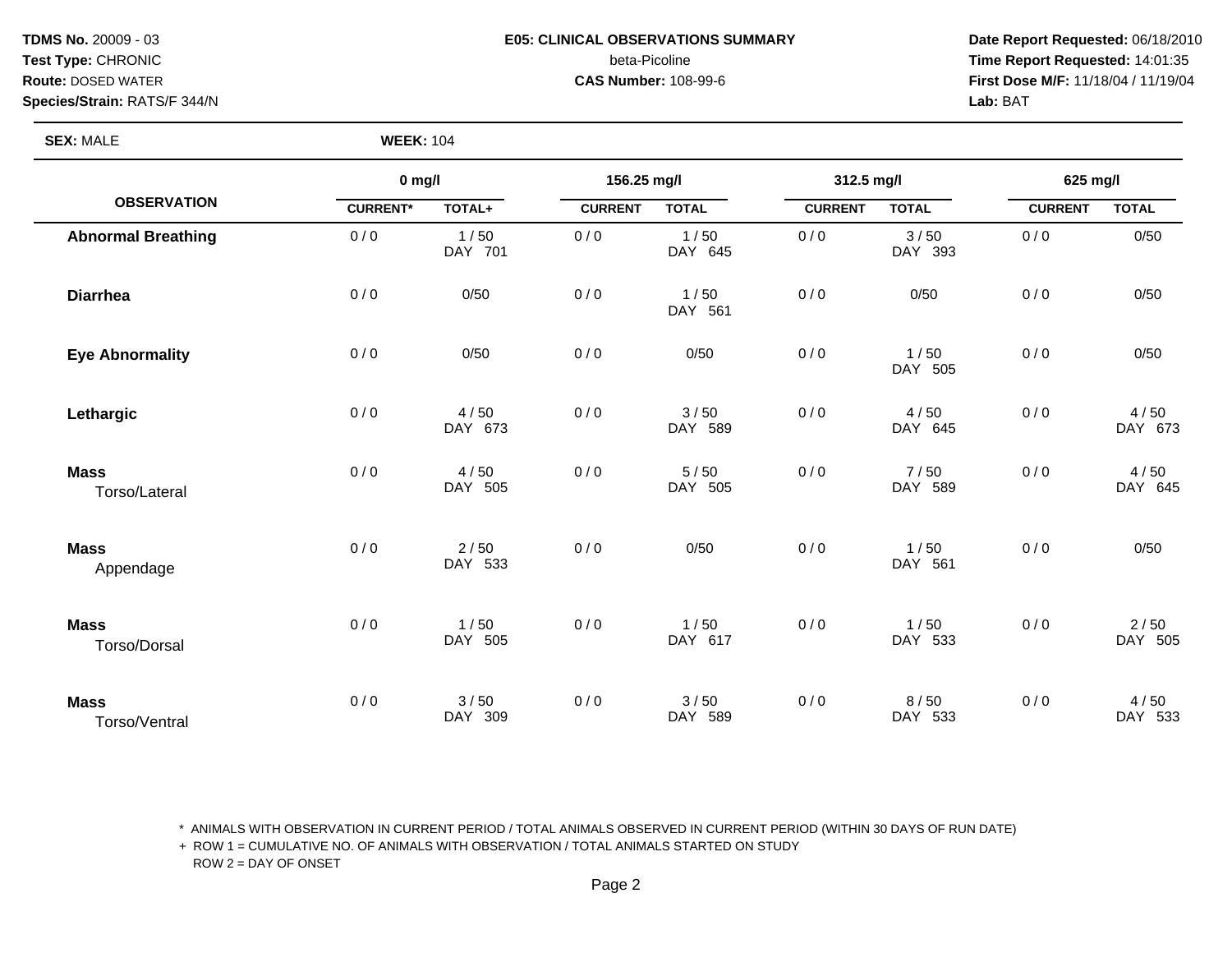## **TDMS No.** 20009 - 03 **E05: CLINICAL OBSERVATIONS SUMMARY Date Report Requested:** 06/18/2010

**Test Type:** CHRONIC beta-Picoline **Time Report Requested:** 14:01:35 **Route:** DOSED WATER **CAS Number:** 108-99-6 **First Dose M/F:** 11/18/04 / 11/19/04

> $1/50$ DAY 589

 $14 / 50$ DAY 309

 $1/50$ DAY 701

 $5/50$ DAY 617

DAY 561

0 / 0  $0/6$  0  $0/0$  1 / 50

**Species/Strain:** RATS/F 344/N **Lab:** BAT

Torso/Ventral

**Ulcer/Abscess**

| <b>SEX: MALE</b>           | <b>WEEK: 104</b> |                 |                |                    |                |                  |                |               |
|----------------------------|------------------|-----------------|----------------|--------------------|----------------|------------------|----------------|---------------|
|                            | $0$ mg/l         |                 | 156.25 mg/l    |                    | 312.5 mg/l     |                  | 625 mg/l       |               |
| <b>OBSERVATION</b>         | <b>CURRENT*</b>  | <b>TOTAL+</b>   | <b>CURRENT</b> | <b>TOTAL</b>       | <b>CURRENT</b> | <b>TOTAL</b>     | <b>CURRENT</b> | <b>TOTAL</b>  |
| <b>Mass</b><br>Head        | 0/0              | 3/50<br>DAY 337 | 0/0            | 0/50               | 0/0            | 1/50<br>DAY 589  | 0/0            | 1/50<br>DAY 5 |
| <b>Nasal/Eye Discharge</b> | 0/0              | 8/50<br>DAY 421 | 0/0            | 8/50<br>DAY 421    | 0/0            | 11/50<br>DAY 113 | 0/0            | 14/5<br>DAY 3 |
| <b>Ruffled Fur</b>         | 0/0              | 0/50            | 0/0            | 1/50<br>DAY<br>589 | 0/0            | 2/50<br>DAY 561  | 0/0            | 1/50<br>DAY 7 |
| <b>Thin</b>                | 0/0              | 2/50<br>DAY 673 | 0/0            | 5/50<br>DAY<br>589 | 0/0            | 7/50<br>DAY 561  | 0/0            | 5/50<br>DAY 6 |
| <b>Ulcer/Abscess</b>       | 0/0              | 0/50            | 0/0            | 0/50               | 0/0            | 1/50             | 0/0            | 0/50          |

| Torso/Dorsal                 | DAY<br>449 |                 |     |      |     |                |     |      |
|------------------------------|------------|-----------------|-----|------|-----|----------------|-----|------|
| <b>Ulcer/Abscess</b><br>Head | 0/0        | 1/50<br>DAY 701 | 0/0 | 0/50 | 0/0 | /50<br>DAY 701 | 0/0 | 0/50 |

0 / 0  $0/6$  0  $0/0$  1 / 50

\* ANIMALS WITH OBSERVATION IN CURRENT PERIOD / TOTAL ANIMALS OBSERVED IN CURRENT PERIOD (WITHIN 30 DAYS OF RUN DATE)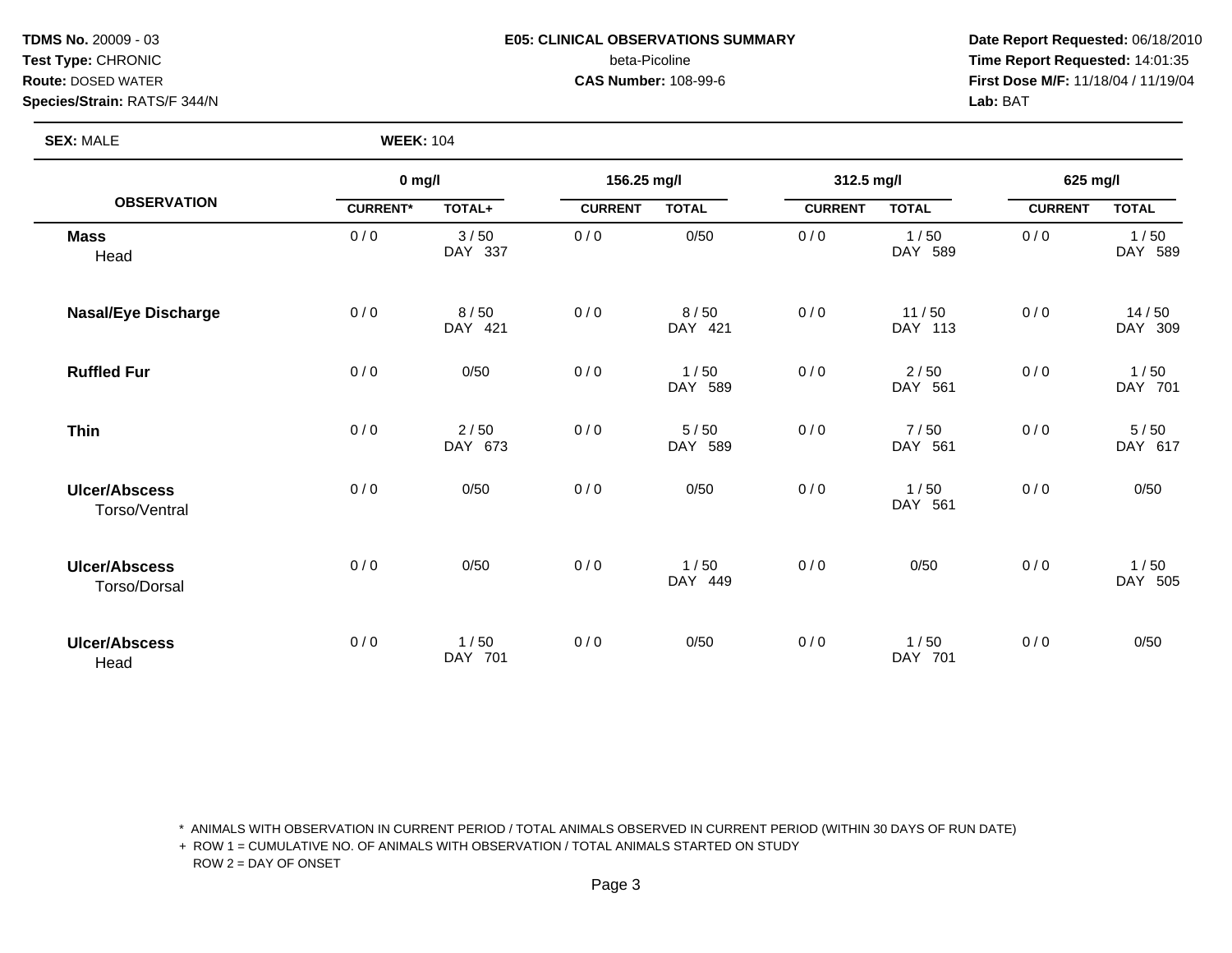| TDMS No. 20009 - 03          | <b>E05: CLINICAL OBSERVATIONS SUMMARY</b> | Date Rep         |
|------------------------------|-------------------------------------------|------------------|
| Test Type: CHRONIC_          | beta-Picoline                             | Time Rep         |
| <b>Route: DOSED WATER</b>    | <b>CAS Number: 108-99-6</b>               | <b>First Dos</b> |
| Species/Strain: RATS/F 344/N |                                           | <b>Lab:</b> BAT  |

**beta-Picoline Time Report Requested:** 14:01:35

**SEX:** MALE **WEEK:** 104

\*\*\* END OF MALE DATA \*\*\*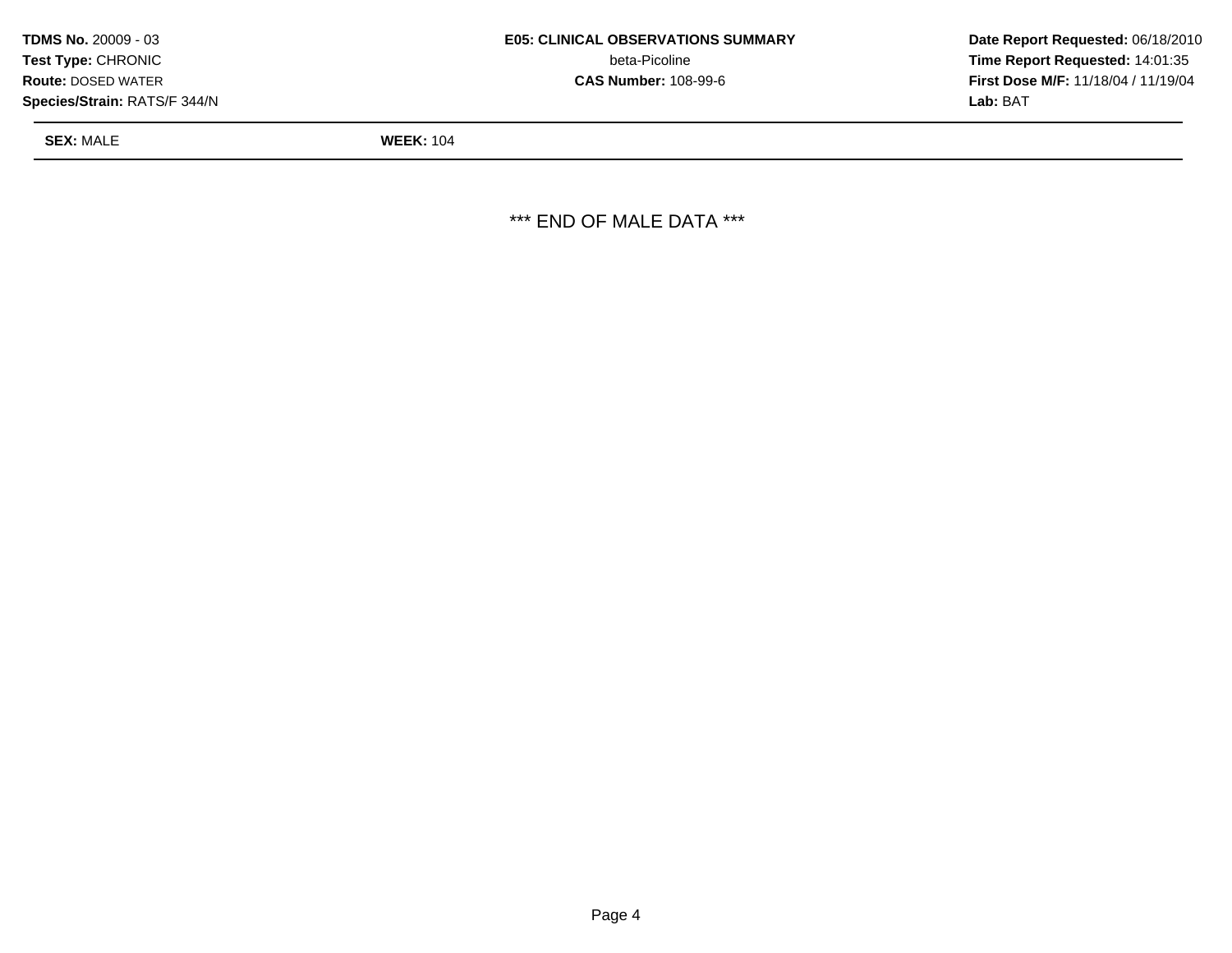### **TDMS No.** 20009 - 03 **E05: CLINICAL OBSERVATIONS SUMMARY** Date Report Requested: 06/18/2010 **Test Type:** CHRONIC beta-Picoline **Time Report Requested:** 14:01:35

**Route:** DOSED WATER **CAS Number:** 108-99-6 **First Dose M/F:** 11/18/04 / 11/19/04

**SEX: FEMALE** 

|                              | $0$ mg/l        |                  | 156.25 mg/l    |                   | 312.5 mg/l     |                  | 625 mg/l       |                  |
|------------------------------|-----------------|------------------|----------------|-------------------|----------------|------------------|----------------|------------------|
| <b>OBSERVATION</b>           | <b>CURRENT*</b> | TOTAL+           | <b>CURRENT</b> | <b>TOTAL</b>      | <b>CURRENT</b> | <b>TOTAL</b>     | <b>CURRENT</b> | <b>TOTAL</b>     |
| <b>Eye Abnormality</b>       | 0/0             | 5/50<br>DAY 365  | 0/0            | 3/50<br>DAY 225   | 0/0            | 5/50<br>DAY 365  | 0/0            | 2/50<br>DAY 225  |
| Lethargic                    | 0/0             | 2/50<br>DAY 701  | 0/0            | $2/50$<br>DAY 645 | 0/0            | 1/50<br>DAY 701  | 0/0            | 2/50<br>DAY 645  |
| <b>Mass</b><br>Torso/Lateral | 0/0             | 1/50<br>DAY 589  | 0/0            | 3/50<br>DAY 449   | 0/0            | 2/50<br>DAY 477  | 0/0            | 2/50<br>DAY 673  |
| <b>Mass</b><br>Appendage     | 0/0             | 0/50             | 0/0            | 2/50<br>DAY 533   | 0/0            | 0/50             | 0/0            | 0/50             |
| <b>Mass</b><br>Torso/Ventral | 0/0             | 30/50<br>DAY 365 | 0/0            | 21/50<br>DAY 365  | 0/0            | 23/50<br>DAY 449 | 0/0            | 18/50<br>DAY 449 |
| <b>Mass</b><br>Head          | 0/0             | 1/50<br>DAY 673  | 0/0            | 0/50              | 0/0            | 4/50<br>DAY 533  | 0/0            | 0/50             |
| <b>Nasal/Eye Discharge</b>   | 0/0             | 13/50<br>DAY 141 | 0/0            | 15/50<br>DAY 225  | 0/0            | 17/50<br>DAY 337 | 0/0            | 16/50<br>DAY 225 |
| <b>Ruffled Fur</b>           | 0/0             | 1/50<br>DAY 505  | 0/0            | 0/50              | 0/0            | 0/50             | 0/0            | 0/50             |

\* ANIMALS WITH OBSERVATION IN CURRENT PERIOD / TOTAL ANIMALS OBSERVED IN CURRENT PERIOD (WITHIN 30 DAYS OF RUN DATE)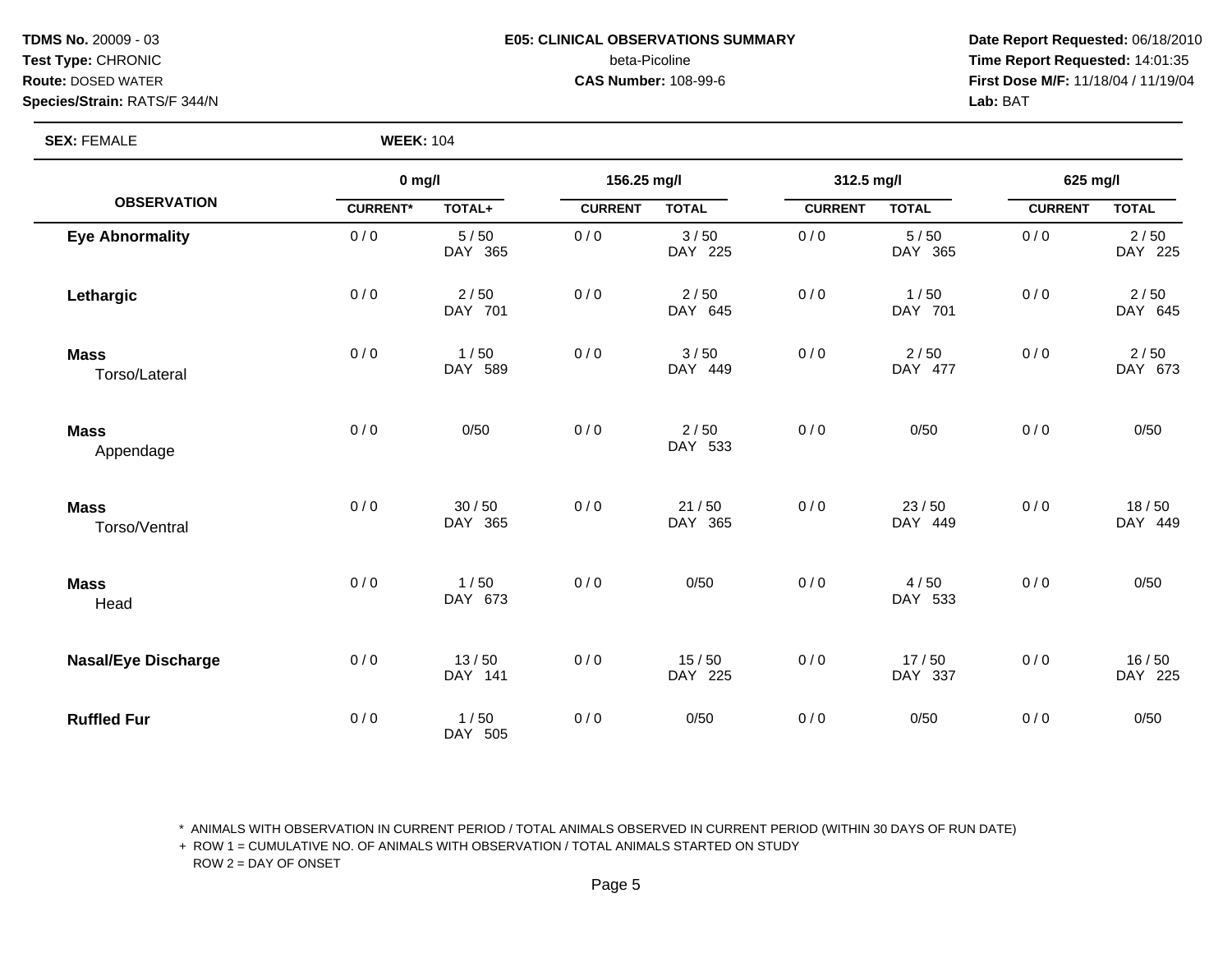### **TDMS No.** 20009 - 03 **E05: CLINICAL OBSERVATIONS SUMMARY Date Report Requested:** 06/18/2010 **Test Type:** CHRONIC beta-Picoline **Time Report Requested:** 14:01:35

**Route:** DOSED WATER **CAS Number:** 108-99-6 **First Dose M/F:** 11/18/04 / 11/19/04

### **SEX:** FEMALE **WEEK:** 104

|                                       |                 | $0$ mg/l                   |                | 156.25 mg/l        |                | 312.5 mg/l       |                | 625 mg/l                  |  |
|---------------------------------------|-----------------|----------------------------|----------------|--------------------|----------------|------------------|----------------|---------------------------|--|
| <b>OBSERVATION</b>                    | <b>CURRENT*</b> | TOTAL+                     | <b>CURRENT</b> | <b>TOTAL</b>       | <b>CURRENT</b> | <b>TOTAL</b>     | <b>CURRENT</b> | <b>TOTAL</b>              |  |
| <b>Thin</b>                           | 0/0             | 11/50<br>505<br><b>DAY</b> | 0/0            | 5/50<br>DAY 645    | 0/0            | 10/50<br>DAY 533 | 0/0            | 9/50<br>DAY 533           |  |
| <b>Ulcer/Abscess</b><br>Torso/Ventral | 0/0             | 0/50                       | 0/0            | 0/50               | 0/0            | 0/50             | 0/0            | 2/50<br><b>DAY</b><br>589 |  |
| <b>Ulcer/Abscess</b><br>Torso/Dorsal  | 0/0             | 0/50                       | 0/0            | 1/50<br>DAY<br>505 | 0/0            | 0/50             | 0/0            | 1/50<br><b>DAY</b><br>645 |  |
| <b>Ulcer/Abscess</b><br>Torso/Lateral | 0/0             | 0/50                       | 0/0            | 0/50               | 0/0            | 0/50             | 0/0            | 1/50<br>DAY.<br>617       |  |

\* ANIMALS WITH OBSERVATION IN CURRENT PERIOD / TOTAL ANIMALS OBSERVED IN CURRENT PERIOD (WITHIN 30 DAYS OF RUN DATE)